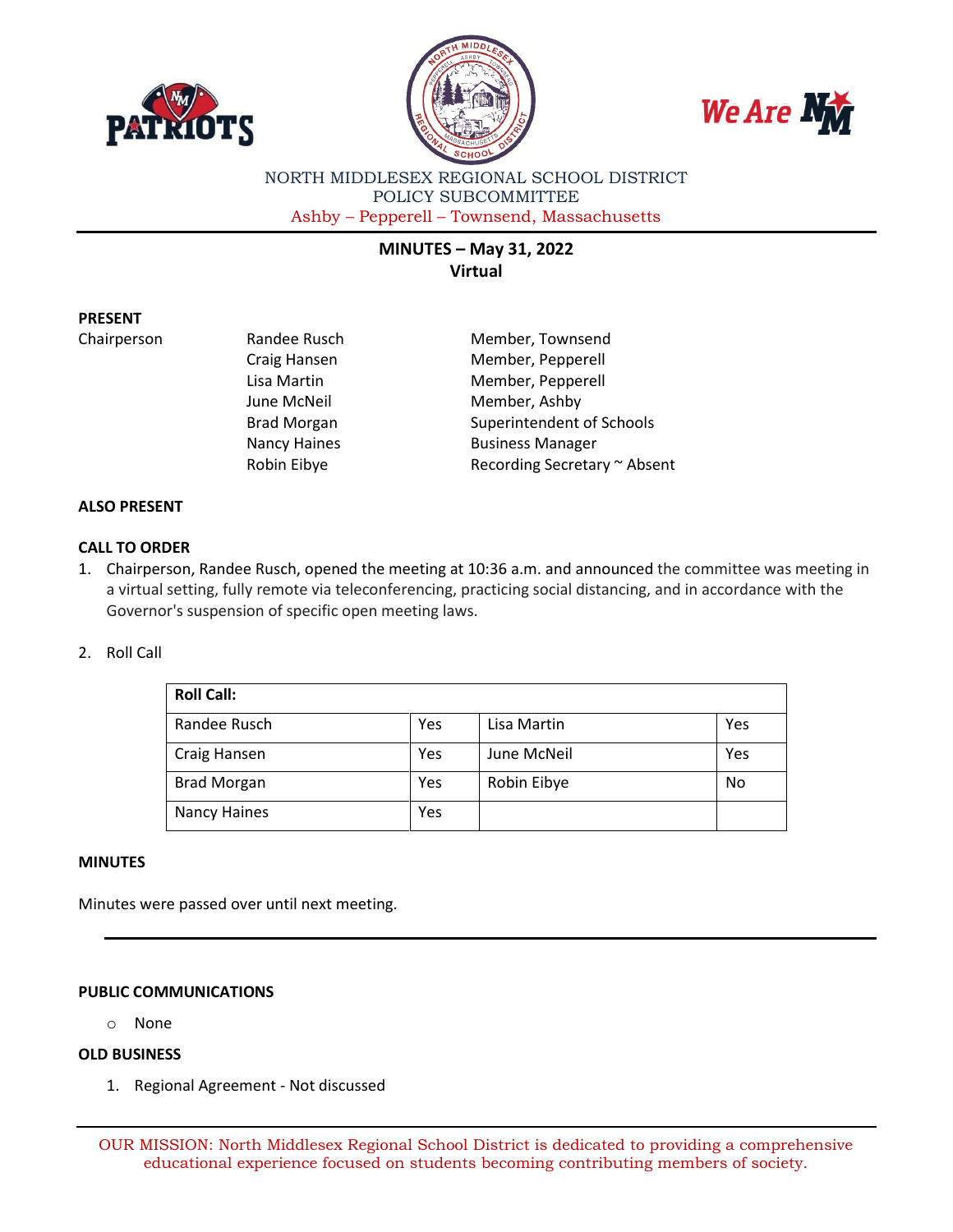## **NEW BUSINESS**

1. JJH-R Student Travel

Following review, Lisa Martin motioned, and June McNeil seconded to approve the policy JJH-R for a first reading as amended:

| <b>Roll Call Vote:</b> |     |             |     |
|------------------------|-----|-------------|-----|
| Randee Rusch           | Yes | Lisa Martin | Yes |
| Craig Hansen           | Yes | June McNeil | Yes |

Vote: The motion unanimously passed 4/0/0.

- 2. KF-E1 School Facility Use Rental & Personnel Fee Schedule
	- The committee discussed changes to the cost of the turf for town based groups and camps and clinics. Brad Morgan to make suggestions for next meeting.
- 3. KF Community Use of School Facilities
	- After discussion about adding No Pets on school grounds, Lisa Martin motioned and Craig Hansen seconded to bring policy KF for a first reading as amended:

| <b>Roll Call Vote:</b> |     |             |     |
|------------------------|-----|-------------|-----|
| Randee Rusch           | Yes | Lisa Martin | Yes |
| Craig Hansen           | Yes | June McNeil | Yes |

Vote: The motion unanimously passed 4/0/0.

# 4. KF-R1 Community Use of School Facilities

○ After discussion about adding No Pets on school grounds, Lisa Martin motioned and June McNeil seconded to bring policy KF for a first reading as amended:

| <b>Roll Call Vote:</b> |     |             |     |
|------------------------|-----|-------------|-----|
| Randee Rusch           | Yes | Lisa Martin | Yes |
| Craig Hansen           | Yes | June McNeil | Yes |

## Vote: The motion unanimously passed 4/0/0.

- 5. IIB Class Size
	- o The committee discussed K-4 class sizes, paraprofessionals, when to split the class, when to add an additional teacher, and possible recommendations. Randee Rusch to bring sample policy language to next meeting.